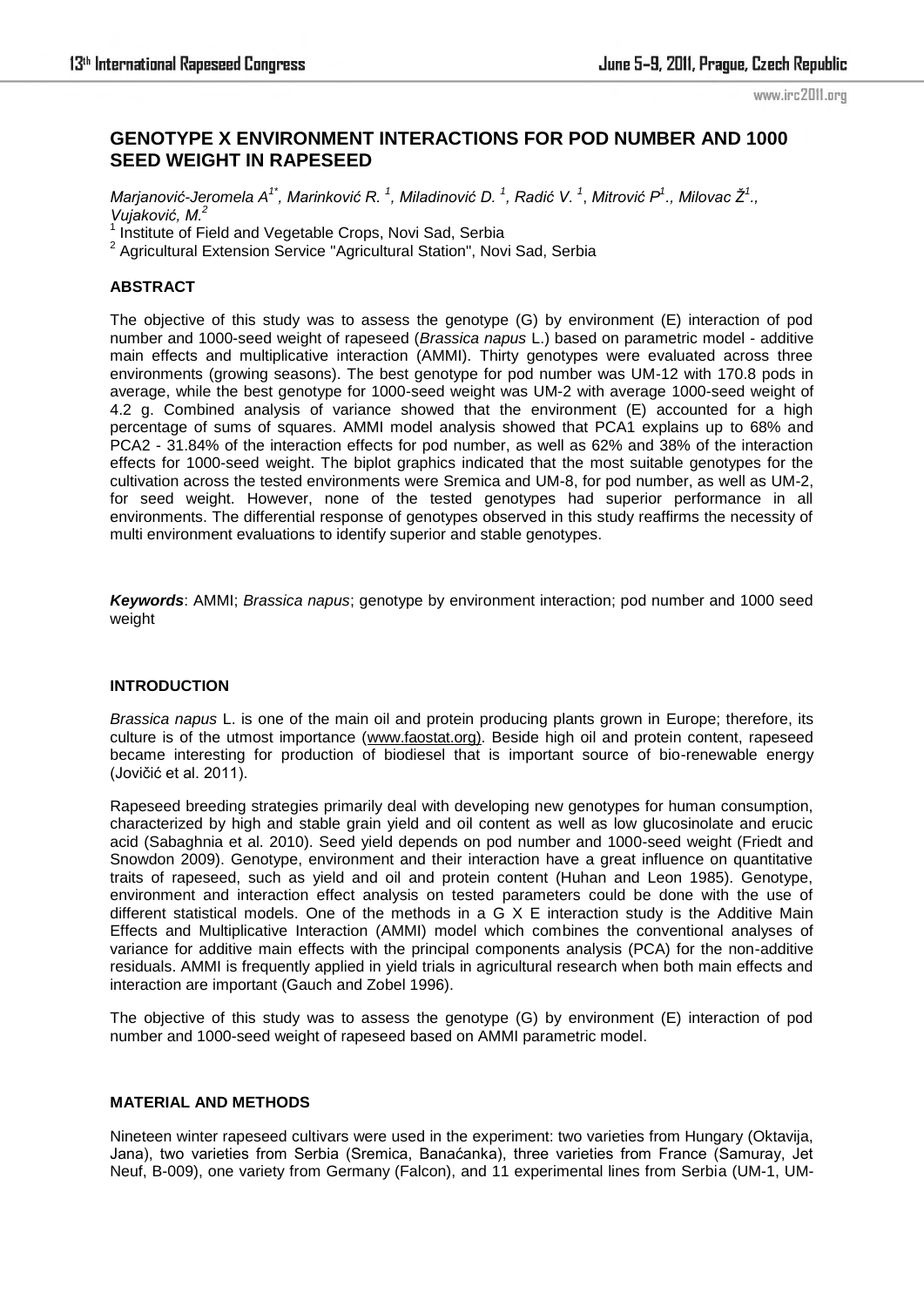2, UM-5, UM-6, UM-8, UM-9, UM-10, UM-11, UM-12, UM-13, UM-14). Cultivars were grown during three growing seasons (from 1996 to 1999) at the experimental fields of Institute of Field and Vegetable Crops, Novi Sad, Serbia. The field trial was arranged in a randomized complete block design with three replications. Seed was sown by hand in four rows, 4 m long, with a between-row spacing of 25 cm, provided within-row spacing of 5 cm. The trial was set up in chernozem type of soil. Before tillage, 250 kg ha<sup>-1</sup> NPK fertilizer was applied. Other agricultural practices were optimal in all investigated seasons. Pod number per plant (PNP) was determined on 33 plants. 1000-seed weight (SW) was determined according ISTA rules (1996). AMMI model was used for genotype x environment interaction (GxE) analysis (Zobel et al. 1988). Statistical analysis of data was done with SAS program (SAS Institute Inc. 1990).

# **RESULTS AND DISCUSSION**

Variance analysis for PNP showed that all variation sources were highly significant (Table 1). In PNP, environment made 48.94% of total variation. Genotype share in total variation was 24.45%, while GxE share was 26.29%. Share of the environment in total variation for PNP was two times higher compared to other sources of variation. Furthermore, even interaction share was higher than genotype share in total variation. The first main component (PCA1) covered the greatest part of variation within multivariate variance part i.e. 68.16%, while the second component (PCA2) covered 31.84% of variation.

| Var<br>source    | df             | SS (%)      |                            | МS         |                            | Fexperimental |                         | Ftheoretical |      |
|------------------|----------------|-------------|----------------------------|------------|----------------------------|---------------|-------------------------|--------------|------|
|                  |                | No.<br>pods | $1000 -$<br>seed<br>weight | No<br>pods | $1000 -$<br>seed<br>weight | No pods       | 1000-<br>seed<br>weight | 0.05         | 0.01 |
| Rep              | $\overline{2}$ | 0.32        | 0.03                       | 0.63       | 0.01                       | 2.55          | 0.59                    | 1.46         | 1.69 |
| Years (E)        | 29             | 48.9<br>4   | 12.22                      | 94.3<br>7  | 6.11                       | 383.17**      | 277.73**                | 2.99         | 4.60 |
| Gen (G)          | $\overline{2}$ | 24.4<br>5   | 15.69                      | 3.25       | 0.54                       | $13.22**$     | 24.59**                 | 1.46         | 1.69 |
| GxE              | 58             | 26.2<br>9   | 7.08                       | 1.75       | 0.12                       | $7.11***$     | $5.55***$               | 2.99         | 4.60 |
| PCA1             | 30             | 68.1<br>6   | 4.40                       | 66.6<br>4  | 0.15                       | $9.36**$      | $6.73**$                | 1.36         | 1.52 |
| PCA <sub>2</sub> | 28             | 31.8<br>4   | 2.68                       | 33.3<br>6  | 0.10                       | 4.69**        | $4.37**$                | 1.46         | 1.69 |
| Error            | 178            |             | 3.97                       |            | 0.02                       |               |                         |              |      |

Table 1. Sum square (SS) and mean square (MS) of variance analysis for AMMI model for pod number per plant and 1000-seed weight in three years for 30 rapeseed cultivars.

Based on AMMI biplot presentation of GxE interaction for pod number it could be observed that genotypes UM12, B-900 and Duna had higher PNP compared to average and that those genotypes had positive interaction with the 1998/99 production year (Figure 1). The lowest values for PNP were obtained in 1997/98. Genotypes Jana and Samuray had positive interaction with 1997/98 production year. 1999/00 was stable and at its proximity, around zero PCA value, are the genotypes H-450, Aligator and UM-13. Other genotypes differ in average value and in interaction, but these variations are not as distinctive as in above-mentioned genotypes.

AMMI model enables graphical presentation of the results in the form of biplot that facilitates their further analysis. This way of result presentation it is easy to determine average trait value and environmental effect on genotype values (Kaya et al. 2002). Compared to traditional regression model, AMMI model is more efficient for interaction studies (Marjanović-Jeromela 2008). Yan et al. (2000)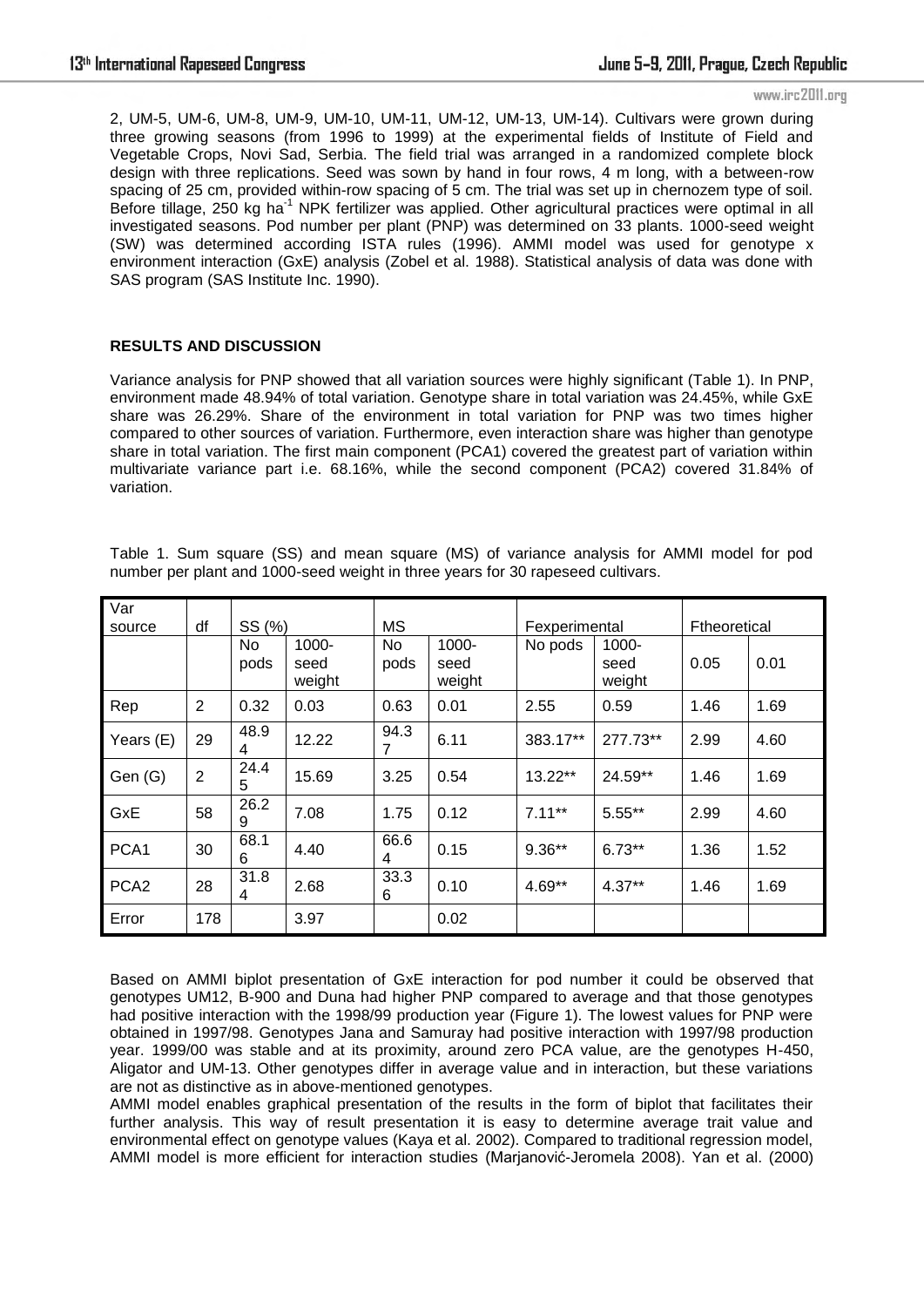noted successful use of biplot for multi-year results, as well as for determination of genotypes most convenient for further use in breeding, or cultivation in certain environment.



Figure 1. Biplot of AMMI model for mean value and the first PCA axis of 30 rapeseed cultivars for pod number per plant in three-year period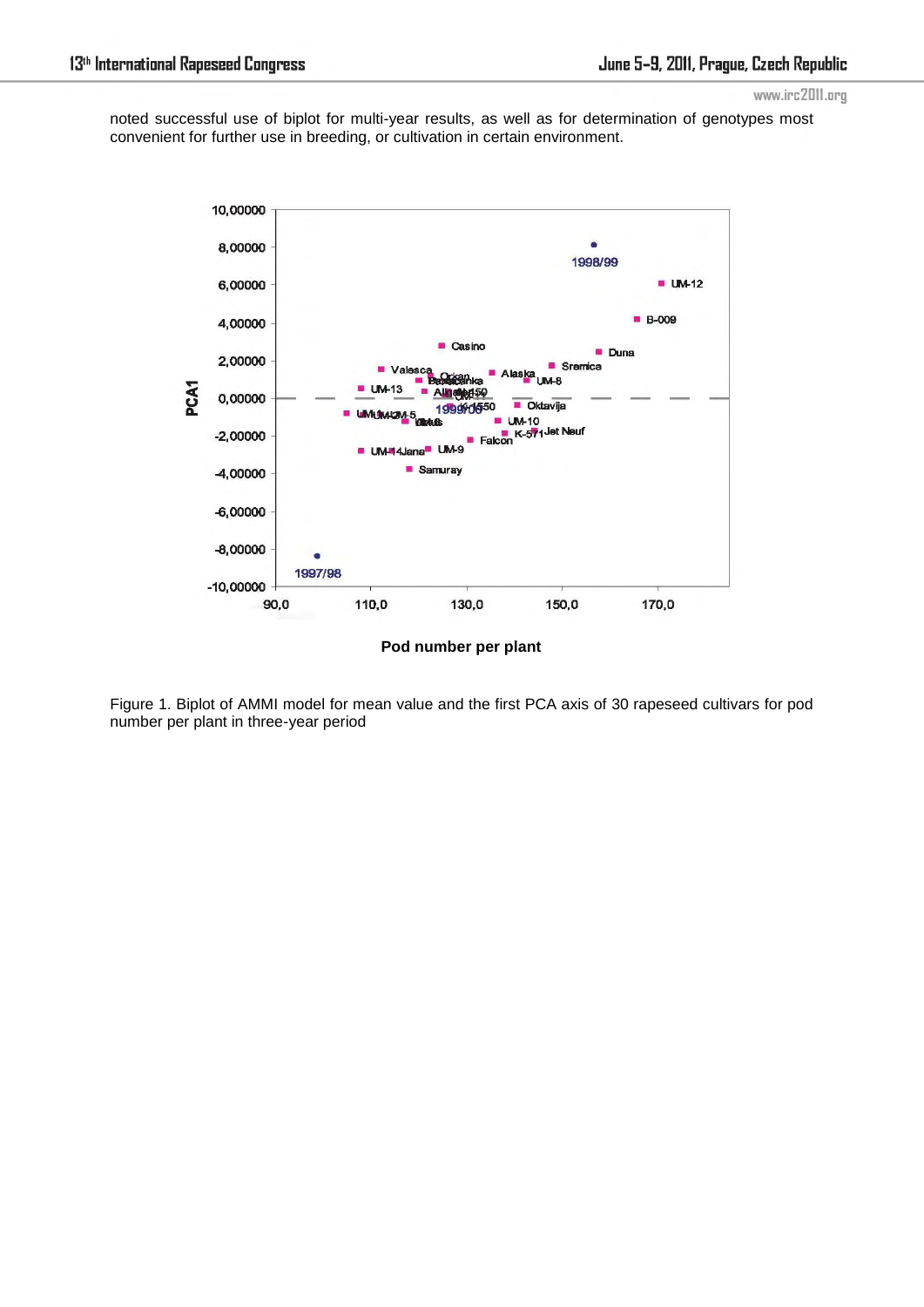

Figure 2. Biplot of AMMI model for mean value and the first PCA axis of 30 rapeseed genotypes for 100-seed weight in three-year period

In 1000-seed weight expression in observed period, all variation sources, main additive (environment and genotype), as well as non-additive (GxE) were highly significant (Table 1). Effect of environment in total variation was 94.37%, while the effect of genotype was 3.25%. Effect of GxE was only 1.75%. PCA1 covered 66.64% within multivariate part, while PCA2 covered 33.36%.

SW in observed period ranged from 3.41 to 4.20 g. AMMI biplot showed the differences both in main effect and in GxE effect (Figure 2). Genotype UM-2 had the highest value of SW. The same genotype showed high stability for this trait. The high stability was observed in genotype Samuray, as well, but its SW was under average value. The most positive effect on SW was expressed in 1998/99 and positive interaction was achieved with genotypes UM-1 and UM-10. These genotypes had positive correlation with 1999/00 production year. Relatively higher variation was observed in genotype Drina that had positive reaction to environmental conditions in 1997/98.

### **CONCLUSIONS**

The environment had the highest influence on pod number per plant and 1000-seed weight.

Use of graphical presentation of AMMI analysis in the form of biplot facilitates the selection of stable genotypes with high values of the desired trait.

Genotype UM-2 had the high stability and high 1000-seed weight value. This genotype should be included in breeding programme.